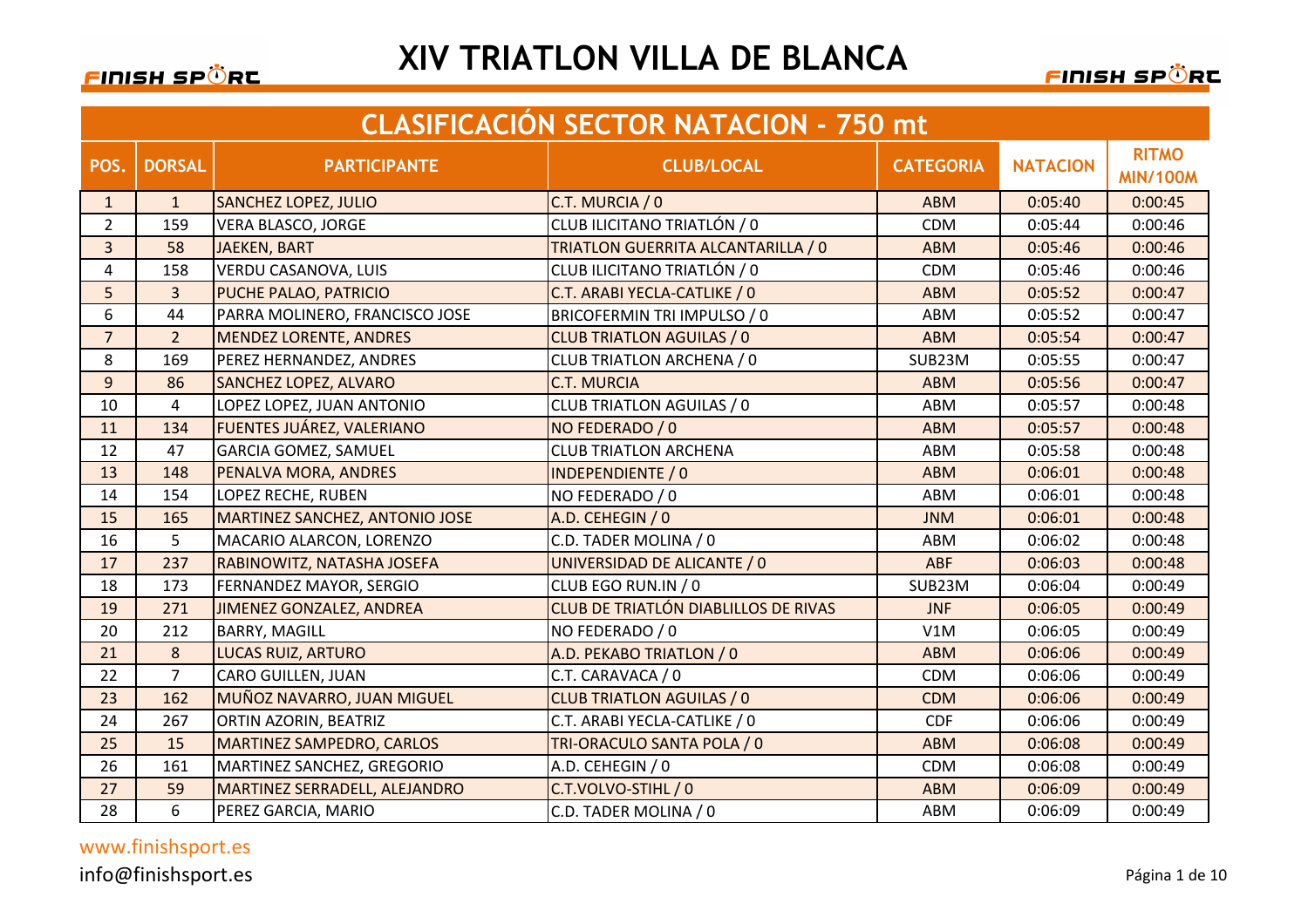

FINISH SPÖRC

|      | <b>CLASIFICACIÓN SECTOR NATACION - 750 mt</b> |                                      |                                           |                  |                 |                                 |  |
|------|-----------------------------------------------|--------------------------------------|-------------------------------------------|------------------|-----------------|---------------------------------|--|
| POS. | <b>DORSAL</b>                                 | <b>PARTICIPANTE</b>                  | <b>CLUB/LOCAL</b>                         | <b>CATEGORIA</b> | <b>NATACION</b> | <b>RITMO</b><br><b>MIN/100M</b> |  |
| 29   | 268                                           | DURAN MOROTE, LAURA                  | A.D. CEHEGIN / 0                          | <b>CDF</b>       | 0:06:09         | 0:00:49                         |  |
| 30   | 89                                            | MUIÑA FUENTES, FERNANDO              | A.D. FOGAR / 0                            | ABM              | 0:06:11         | 0:00:49                         |  |
| 31   | 22                                            | <b>NAVARRO SALA, VICENTE</b>         | C.N. PETRER CARPINTERIA METALICA LA VILLA | <b>ABM</b>       | 0:06:11         | 0:00:49                         |  |
| 32   | 172                                           | ALBALADEJO SANCHEZ, JOSE GABRIEL     | C.T. MURCIA / 0                           | SUB23M           | 0:06:11         | 0:00:49                         |  |
| 33   | 164                                           | NÚÑEZ CANO, PABLO                    | <b>CLUB TRIATLON ARCHENA / 0</b>          | <b>JNM</b>       | 0:06:12         | 0:00:50                         |  |
| 34   | 274                                           | MARTINEZ LOPEZ, MARINA               | C.T. TRAGAMILLAS-CICLOS VICEA-MERCALUZ    | SUB23F           | 0:06:12         | 0:00:50                         |  |
| 35   | 160                                           | <b>MORENO MARTINEZ, JUAN PEDRO</b>   | <b>AGRINGENIA SPORT CLUB</b>              | <b>CDM</b>       | 0:06:13         | 0:00:50                         |  |
| 36   | 53                                            | CANO MOLINA, VICTOR MANUEL           | CLUB TRIATLON ARCHENA / 0                 | ABM              | 0:06:14         | 0:00:50                         |  |
| 37   | 24                                            | <b>GARCIA HERNANDEZ, JORGE</b>       | C.N. PETRER CARPINTERIA METALICA LA VILLA | <b>ABM</b>       | 0:06:14         | 0:00:50                         |  |
| 38   | 14                                            | ALENDA ALMODOVAR, ALFREDO            | C. T. TECNIFICACIÓN TORREVIEJA            | ABM              | 0:06:14         | 0:00:50                         |  |
| 39   | 166                                           | <b>PEREZ GARCIA, PEDRO</b>           | A.D. CEHEGIN / 0                          | <b>JNM</b>       | 0:06:15         | 0:00:50                         |  |
| 40   | 179                                           | RAMIREZ MARTINEZ, JORGE              | NO FEDERADO / 0                           | SUB23M           | 0:06:15         | 0:00:50                         |  |
| 41   | 221                                           | <b>DENIS, MCALINDEN</b>              | NO FEDERADO / 0                           | V1M              | 0:06:16         | 0:00:50                         |  |
| 42   | 270                                           | <b>FERNANDEZ VELEZ, ANA</b>          | <b>CLUB TRIATLON AGUILAS / 0</b>          | <b>CDF</b>       | 0:06:17         | 0:00:50                         |  |
| 43   | 49                                            | <b>BAEZA MARTINEZ, ANDRES</b>        | <b>CLUB TRIATLON ARCHENA / 0</b>          | <b>ABM</b>       | 0:06:18         | 0:00:50                         |  |
| 44   | 76                                            | PARDO BASTIDA, SERGIO                | TRIALHAMA / 0                             | ABM              | 0:06:20         | 0:00:51                         |  |
| 45   | 26                                            | <b>CHICO MONREAL, CARLOS</b>         | CLUB TRIATLÓN MONTESINOS JUMILLA / 0      | <b>ABM</b>       | 0:06:20         | 0:00:51                         |  |
| 46   | 85                                            | VILLEGAS LOPEZ, ANTONIO              | C.T. MURCIA / 0                           | ABM              | 0:06:20         | 0:00:51                         |  |
| 47   | 149                                           | <b>GIL GOMEZ, FCO JAVIER</b>         | NO FEDERADO / 0                           | <b>ABM</b>       | 0:06:20         | 0:00:51                         |  |
| 48   | 196                                           | LOPEZ-MIRANDA GONZALEZ, SANTIAGO     | TRIALHAMA / 0                             | V1M              | 0:06:21         | 0:00:51                         |  |
| 49   | 168                                           | <b>MONTESINOS GARCÍA, JUAN DIEGO</b> | CLÍNICA GIOIA TRIATLÓN CDTP / 0           | SUB23M           | 0:06:22         | 0:00:51                         |  |
| 50   | 231                                           | MULERO SANCHEZ, PEDRO ALFONSO        | DISANLUZ A.D. ELIOCROCA TRIATLÓN / 0      | V2M              | 0:06:22         | 0:00:51                         |  |
| 51   | 174                                           | <b>CALLEJAS MORENO, MIGUEL ANGEL</b> | ADVENTURE BIKE/ LA BAJERA / 0             | SUB23M           | 0:06:24         | 0:00:51                         |  |
| 52   | 113                                           | MARTINEZ JUAN, JUAN                  | NO FEDERADO / 0                           | ABM              | 0:06:25         | 0:00:51                         |  |
| 53   | 279                                           | <b>OLEA MARTÍN, ELENA</b>            | C.D. ATALANTA / 0                         | V1F              | 0:06:25         | 0:00:51                         |  |
| 54   | 252                                           | ABELLAN GALINDO, HERMINIA            | <b>CLUB TRIATLON AGUILAS / 0</b>          | ABF              | 0:06:25         | 0:00:51                         |  |
| 55   | 23                                            | <b>ALIAGA LORENZO, MANUEL</b>        | C.N. PETRER CARPINTERIA METALICA LA VILLA | <b>ABM</b>       | 0:06:27         | 0:00:52                         |  |
| 56   | 78                                            | RUBIO PEÑA, EZEQUIEL                 | TRIALHAMA / 0                             | <b>ABM</b>       | 0:06:28         | 0:00:52                         |  |
| 57   | 157                                           | <b>SOLACHE MOLINA, JAVIER</b>        | NO FEDERADO / 0                           | <b>ABM</b>       | 0:06:28         | 0:00:52                         |  |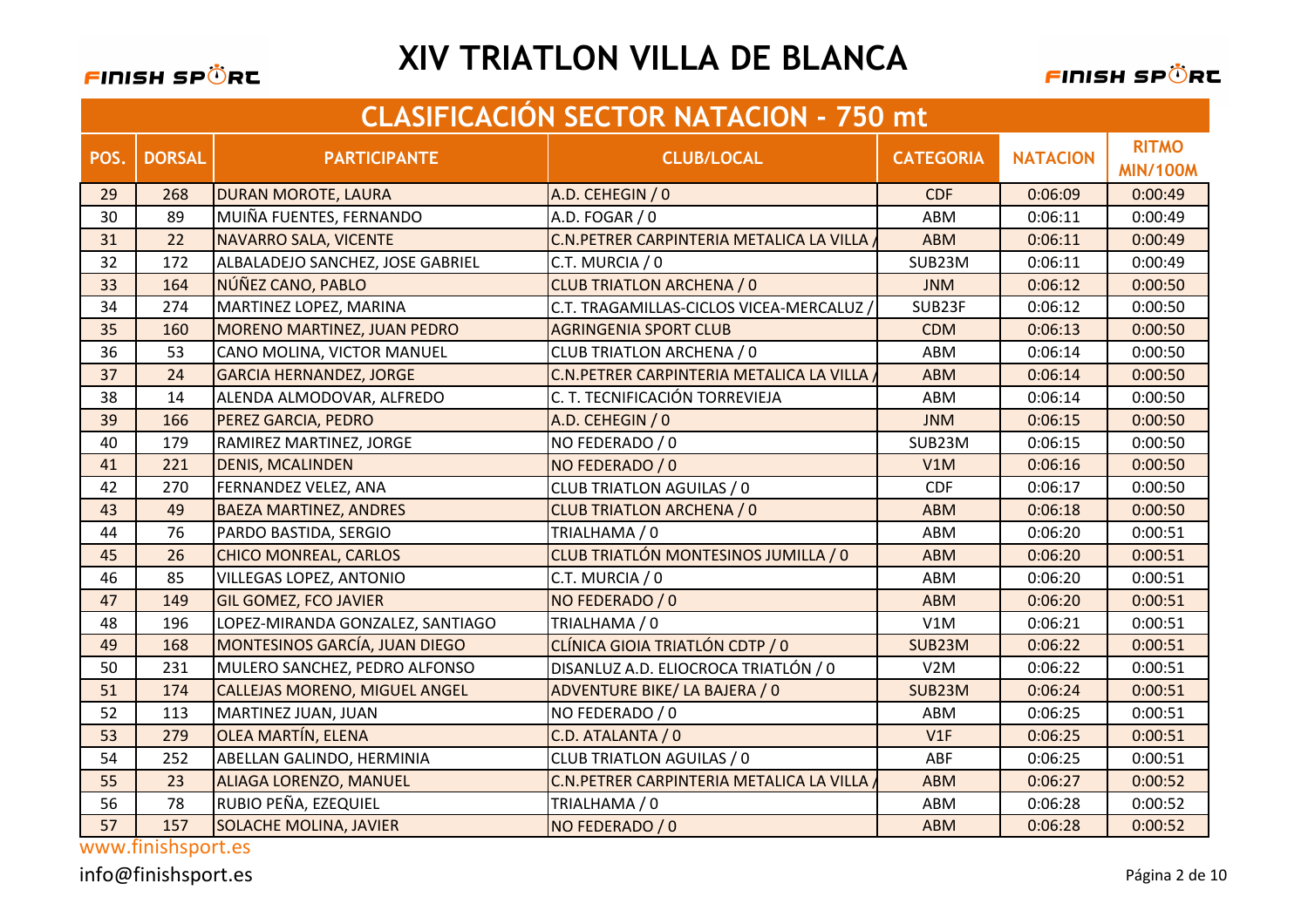

FINISH SPÖRC

|      | <b>CLASIFICACIÓN SECTOR NATACIÓN - 750 mt</b> |                                                         |                                    |                  |                 |                                 |  |
|------|-----------------------------------------------|---------------------------------------------------------|------------------------------------|------------------|-----------------|---------------------------------|--|
| POS. | <b>DORSAL</b>                                 | <b>PARTICIPANTE</b>                                     | <b>CLUB/LOCAL</b>                  | <b>CATEGORIA</b> | <b>NATACION</b> | <b>RITMO</b><br><b>MIN/100M</b> |  |
| 58   | 68                                            | NIETO NAVARRO, JAVIER                                   | ATLETISMO MANDARACHE CARTAGENA / 0 | ABM              | 0:06:29         | 0:00:52                         |  |
| 59   | 60                                            | <b>GALINDO PRIETO, BASILIO</b>                          | C.D. TRIRUNNER POZO ESTRECHO / 0   | <b>ABM</b>       | 0:06:30         | 0:00:52                         |  |
| 60   | 75                                            | PUERTA MATEO, DIEGO                                     | TRIALHAMA / 0                      | ABM              | 0:06:30         | 0:00:52                         |  |
| 61   | 272                                           | <b>VARELA JIMENEZ, ANA</b>                              | UNIVERSIDAD DE ALICANTE / 0        | SUB23F           | 0:06:30         | 0:00:52                         |  |
| 62   | 206                                           | GARCIA RIOS, FRANCISCO OVIDIO                           | ARCOS TRIATLON ALBACETE / 0        | V1M              | 0:06:31         | 0:00:52                         |  |
| 63   | 266                                           | <b>MARCO MARTINEZ, ANDREA</b>                           | <b>CLUB TRIATLON ARCHENA / 0</b>   | <b>CDF</b>       | 0:06:31         | 0:00:52                         |  |
| 64   | 77                                            | <b>BONACHE OTALORA, DANIEL</b>                          | TRIALHAMA / 0                      | ABM              | 0:06:32         | 0:00:52                         |  |
| 65   | 214                                           | SALAS HERNÁNDEZ, JORGE LUIS                             | NO FEDERADO / 0                    | V1M              | 0:06:32         | 0:00:52                         |  |
| 66   | 275                                           | FUENTES JIMENEZ, MIRIAM                                 | C.T. MURCIA / 0                    | SUB23F           | 0:06:33         | 0:00:52                         |  |
| 67   | 251                                           | FERNANDEZ VELEZ, Mª LEONOR                              | <b>CLUB TRIATLON AGUILAS / 0</b>   | ABF              | 0:06:33         | 0:00:52                         |  |
| 68   | 67                                            | MUIÑA CABALLERO, MANUEL                                 | LOS ALCAZARES TRIATLON / 0         | ABM              | 0:06:33         | 0:00:52                         |  |
| 69   | 13                                            | <b>CEREZO RUBIO, JOSE GERMAN</b>                        | LA APARECIDA C.D. / 0              | <b>ABM</b>       | 0:06:35         | 0:00:53                         |  |
| 70   | 11                                            | PALAZON NUÑEZ, ROBERTO                                  | ATLETICO VILLA DE BLANCA / 0       | ABM              | 0:06:35         | 0:00:53                         |  |
| 71   | 116                                           | <b>VAZQUEZ MIRA, ADAM</b>                               | NO FEDERADO / 0                    | <b>ABM</b>       | 0:06:36         | 0:00:53                         |  |
| 72   | 70                                            | SANCHEZ SANCHEZ, PASCUAL                                | ATLETISMO MANDARACHE CARTAGENA / 0 | ABM              | 0:06:36         | 0:00:53                         |  |
| 73   | 12                                            | <b>IBAÑEZ LOPEZ, ALEJANDRO</b>                          | <b>ATLETICO VILLA DE BLANCA</b>    | <b>ABM</b>       | 0:06:36         | 0:00:53                         |  |
| 74   | 36                                            | <b>GOMEZ PARRA, EMILIO</b>                              | A.D. X MAR & MONTAÑA / 0           | ABM              | 0:06:37         | 0:00:53                         |  |
| 75   | 123                                           | PEÑAS COSTA, FRANCISCO JAVIER                           | NO FEDERADO / 0                    | <b>ABM</b>       | 0:06:38         | 0:00:53                         |  |
| 76   | 246                                           | VICENTE LOPEZ, ANA BELEN                                | C.T. MURCIA / 0                    | ABF              | 0:06:38         | 0:00:53                         |  |
| 77   | 10                                            | <b>SANCHEZ LOPEZ, MIGUEL</b>                            | ATLETICO VILLA DE BLANCA / 0       | <b>ABM</b>       | 0:06:40         | 0:00:53                         |  |
| 78   | 33                                            | <b>GARCIA GIL, GUSTAVO</b>                              | A.D ERGOBIKE-MANUBIKE / 0          | ABM              | 0:06:40         | 0:00:53                         |  |
| 79   | 83                                            | LOPEZ GIL, PEDRO JOSE                                   | NO FEDERADO / 0                    | <b>ABM</b>       | 0:06:41         | 0:00:53                         |  |
| 80   | 37                                            | <b>GARCÍA VICTORIA, JOEL</b>                            | BRICOFERMIN TRI IMPULSO / 0        | ABM              | 0:06:42         | 0:00:54                         |  |
| 81   | 32                                            | <b>AYME FERNANDEZ, DAVID</b>                            | A.D ERGOBIKE-MANUBIKE / 0          | <b>ABM</b>       | 0:06:42         | 0:00:54                         |  |
| 82   | 249                                           | FERNANDEZ RODRIGUEZ, ALEJANDRA INMACULC.T. CARAVACA / 0 |                                    | ABF              | 0:06:44         | 0:00:54                         |  |
| 83   | 62                                            | <b>MARTÍNEZ PÉREZ, JULIAN</b>                           | A.D. PEKABO TRIATLON / 0           | <b>ABM</b>       | 0:06:45         | 0:00:54                         |  |
| 84   | 183                                           | GIL RUIZ, JESÚS                                         | TRIELX / 0                         | V1M              | 0:06:45         | 0:00:54                         |  |
| 85   | 280                                           | <b>AVILA MOLINA, MARIA DOLORES</b>                      | C.T. ALMERIA / 0                   | V1F              | 0:06:45         | 0:00:54                         |  |
| 86   | 260                                           | <b>SANCHEZ GIL, LAURA</b>                               | NO FEDERADO                        | ABF              | 0:06:46         | 0:00:54                         |  |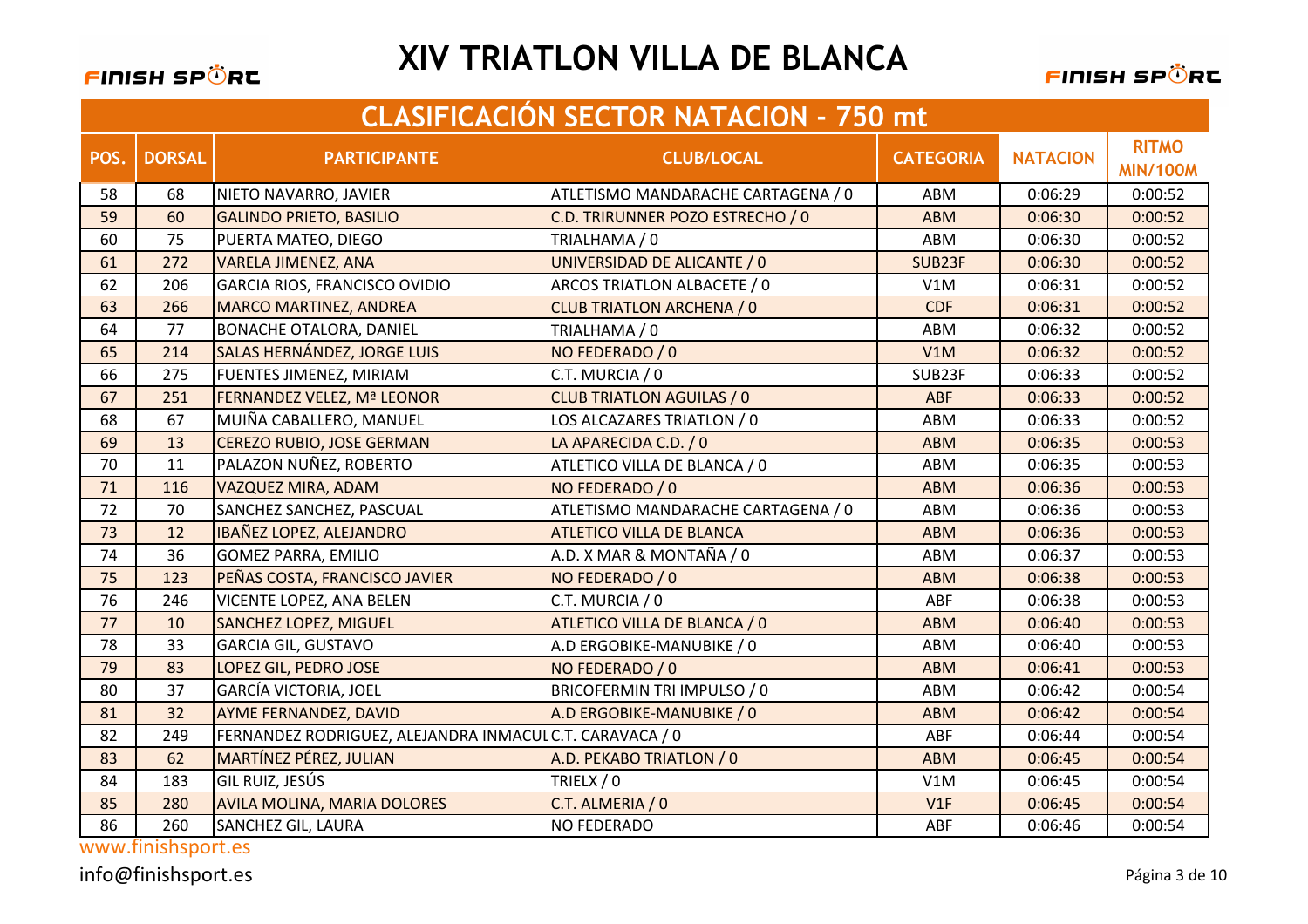

FINISH SPÖRC

|      | <b>CLASIFICACIÓN SECTOR NATACION - 750 mt</b> |                                     |                                    |                  |                 |                                 |  |
|------|-----------------------------------------------|-------------------------------------|------------------------------------|------------------|-----------------|---------------------------------|--|
| POS. | <b>DORSAL</b>                                 | <b>PARTICIPANTE</b>                 | <b>CLUB/LOCAL</b>                  | <b>CATEGORIA</b> | <b>NATACION</b> | <b>RITMO</b><br><b>MIN/100M</b> |  |
| 87   | 230                                           | ALEDO MARTINEZ, HILARIO FRANCISCO   | TRIALHAMA / 0                      | V2M              | 0:06:46         | 0:00:54                         |  |
| 88   | 110                                           | CAMPOS DIAZ, PABLO                  | NO FEDERADO / 0                    | ABM              | 0:06:47         | 0:00:54                         |  |
| 89   | 247                                           | <b>MARTINEZ MOLINA, INMA</b>        | C.T. MURCIA / 0                    | <b>ABF</b>       | 0:06:47         | 0:00:54                         |  |
| 90   | 180                                           | RICART SANCHEZ, RUBEN               | NO FEDERADO / 0                    | SUB23M           | 0:06:48         | 0:00:54                         |  |
| 91   | $\overline{9}$                                | <b>TRIGUEROS GARCIA, ANTONIO</b>    | ATLETICO VILLA DE BLANCA / 0       | <b>ABM</b>       | 0:06:48         | 0:00:54                         |  |
| 92   | 138                                           | ARROYO FERNANDEZ-RAÑADA, AMBROSIO   | NO FEDERADO / 1                    | ABM              | 0:06:48         | 0:00:54                         |  |
| 93   | 46                                            | <b>ALACID MAYOR, JOSE ANTONIO</b>   | CLUB SAN JORGE / 0                 | <b>ABM</b>       | 0:06:49         | 0:00:55                         |  |
| 94   | 273                                           | <b>GONZALEZ PUERTA, JUDIT</b>       | A.D. CEHEGIN / 0                   | SUB23F           | 0:06:49         | 0:00:55                         |  |
| 95   | 130                                           | <b>SANCHEZ CANOVAS, ALBERTO</b>     | <b>NO FEDERADO</b>                 | <b>ABM</b>       | 0:06:50         | 0:00:55                         |  |
| 96   | 250                                           | <b>ROBLES GOMEZ, MARIA ISABEL</b>   | C.T. CARAVACA / 0                  | ABF              | 0:06:50         | 0:00:55                         |  |
| 97   | 63                                            | <b>RUIZ NAVARRO, ANTONIO</b>        | A.D. PEKABO TRIATLON / 0           | <b>ABM</b>       | 0:06:51         | 0:00:55                         |  |
| 98   | 29                                            | HERNANDEZ GARCIA, JOSE DAVID        | A.D ERGOBIKE-MANUBIKE / 0          | ABM              | 0:06:51         | 0:00:55                         |  |
| 99   | 108                                           | <b>BERNAL ROSIQUE, PABLO AITOR</b>  | NO FEDERADO / 0                    | <b>ABM</b>       | 0:06:51         | 0:00:55                         |  |
| 100  | 20                                            | SANSANO GONZALVEZ, PACO             | CLUB ILICITANO TRIATLÓN / 0        | ABM              | 0:06:52         | 0:00:55                         |  |
| 101  | 240                                           | PEÑALVER BALLESTEROS, MARIA ANTONIA | TRIATLON GUERRITA ALCANTARILLA / 0 | ABF              | 0:06:52         | 0:00:55                         |  |
| 102  | 171                                           | FERNANDEZ PUCHE, JUAN JOSE          | C.T. ARABI YECLA-CATLIKE / 0       | SUB23M           | 0:06:53         | 0:00:55                         |  |
| 103  | 150                                           | MOLINA-NIÑIROLA MEDINAQ, PABLO      | NO FEDERADO / 0                    | <b>ABM</b>       | 0:06:54         | 0:00:55                         |  |
| 104  | 144                                           | MENDEZ GUARDIOLA, PEDRO             | NO FEDERADO / 0                    | ABM              | 0:06:54         | 0:00:55                         |  |
| 105  | 276                                           | <b>SANCHEZ BERNAL, GLORIA</b>       | C.D. TADER MOLINA / 0              | V1F              | 0:06:54         | 0:00:55                         |  |
| 106  | 217                                           | PEREZ BALDO, ANGEL                  | NO FEDERADO / 0                    | V1M              | 0:06:55         | 0:00:55                         |  |
| 107  | 216                                           | CAÑIZARES CABALLERO, ANTONIO        | NO FEDERADO / 0                    | V1M              | 0:06:56         | 0:00:55                         |  |
| 108  | 71                                            | SÁNCHEZ LÓPEZ, ALBERTO              | C.T. ARABI YECLA-CATLIKE / 0       | ABM              | 0:06:56         | 0:00:55                         |  |
| 109  | 105                                           | <b>ORTEGA MORENO, JOSE MANUEL</b>   | NO FEDERADO / 0                    | <b>ABM</b>       | 0:06:56         | 0:00:55                         |  |
| 110  | 220                                           | CASTILLO CABALLERO, ANTONIO         | NO FEDERADO / 0                    | V1M              | 0:06:56         | 0:00:55                         |  |
| 111  | 40                                            | <b>SERRANO SANCHEZ, JOSE LUIS</b>   | <b>BRICOFERMIN TRI IMPULSO / 0</b> | <b>ABM</b>       | 0:06:57         | 0:00:56                         |  |
| 112  | 205                                           | <b>GARCIA GARCIA, ANDRES</b>        | CLUB TRIATLON HELLIN / 0           | V1M              | 0:06:57         | 0:00:56                         |  |
| 113  | 111                                           | <b>ANDREU CONESA, CARLOS</b>        | NO FEDERADO / 0                    | <b>ABM</b>       | 0:06:57         | 0:00:56                         |  |
| 114  | 262                                           | SANCHEZ LORENTE, MARIA              | <b>NO FEDERADO</b>                 | ABF              | 0:06:57         | 0:00:56                         |  |
| 115  | 52                                            | <b>RUIZ GARRE, ENRIQUE</b>          | <b>CLUB TRIATLON ARCHENA / 0</b>   | <b>ABM</b>       | 0:06:58         | 0:00:56                         |  |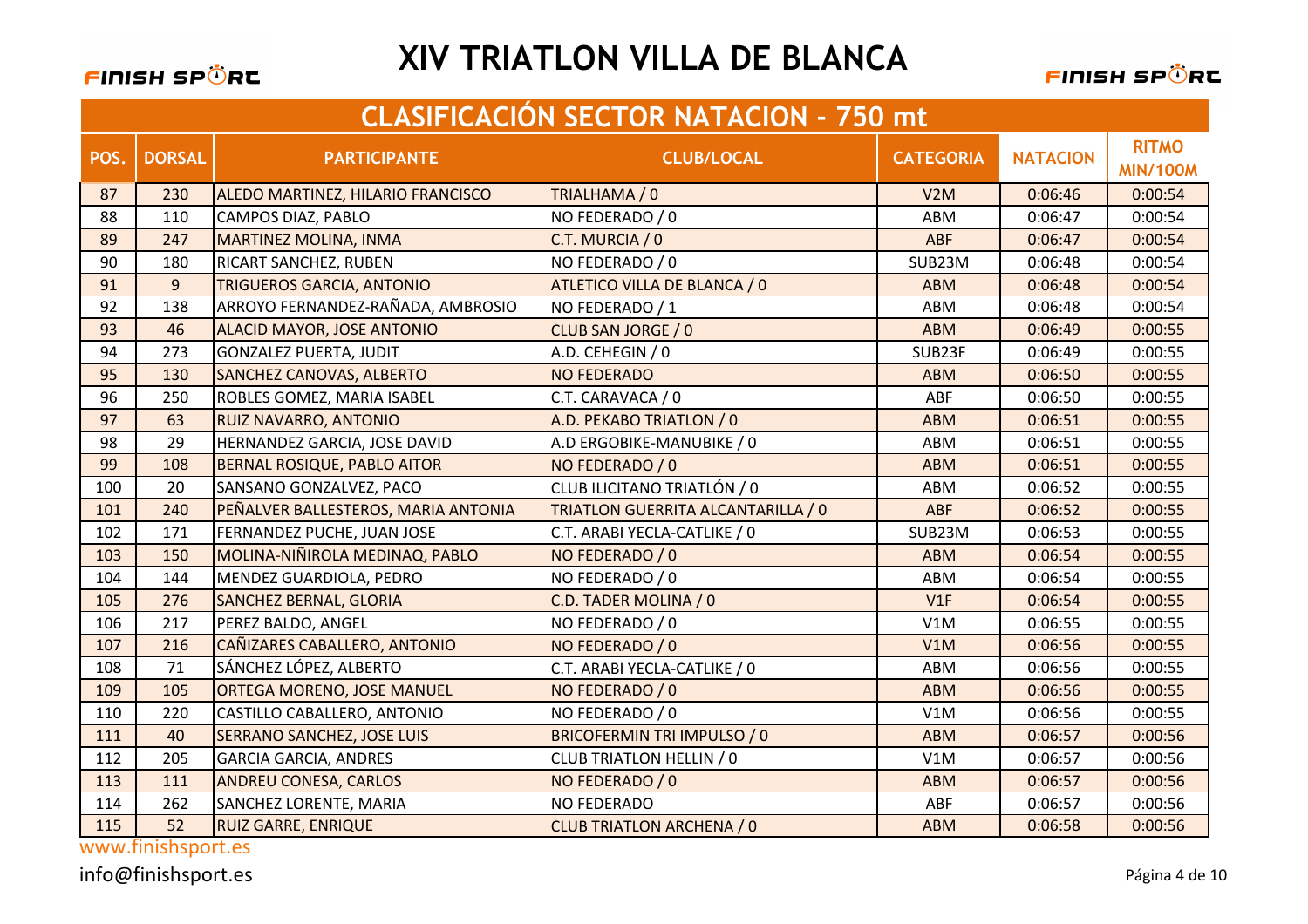

FINISH SPÖRC

|      | <b>CLASIFICACIÓN SECTOR NATACION - 750 mt</b> |                                        |                                         |                  |                 |                                 |  |
|------|-----------------------------------------------|----------------------------------------|-----------------------------------------|------------------|-----------------|---------------------------------|--|
| POS. | <b>DORSAL</b>                                 | <b>PARTICIPANTE</b>                    | <b>CLUB/LOCAL</b>                       | <b>CATEGORIA</b> | <b>NATACION</b> | <b>RITMO</b><br><b>MIN/100M</b> |  |
| 116  | 233                                           | CALDERON JIMENEZ, FRANCISCO JOSE       | NO FEDERADO / 0                         | V2M              | 0:06:58         | 0:00:56                         |  |
| 117  | 278                                           | <b>ALVAREZ GARCIA, MARCELA MARIANA</b> | C.T. MURCIA / 0                         | V1F              | 0:06:58         | 0:00:56                         |  |
| 118  | 259                                           | MARTINEZ CANALS, ESTEFANIA ISABEL      | NO FEDERADO / 0                         | ABF              | 0:06:58         | 0:00:56                         |  |
| 119  | 239                                           | SERRANO MUÑOZ, LETICIA                 | A300W ELCHE T.C. / 0                    | ABF              | 0:06:59         | 0:00:56                         |  |
| 120  | 211                                           | <b>GOMARIZ MAYOR, GINES</b>            | NO FEDERADO / 0                         | V1M              | 0:07:00         | 0:00:56                         |  |
| 121  | 190                                           | LLAMAS HERRERA, PEDRO                  | LOS ALCAZARES TRIATLON / 0              | V1M              | 0:07:00         | 0:00:56                         |  |
| 122  | 242                                           | MARTÍNEZ FERRIZ, MERCEDES              | C.T. ARABI YECLA-CATLIKE / 0            | ABF              | 0:07:00         | 0:00:56                         |  |
| 123  | 244                                           | NAVARRO PAGE, MARIA CRISTINA           | TRIALHAMA / 0                           | ABF              | 0:07:00         | 0:00:56                         |  |
| 124  | 45                                            | <b>TORTOSA ALCAZAR, JOSE</b>           | <b>BRICOFERMIN TRI IMPULSO / 0</b>      | ABM              | 0:07:01         | 0:00:56                         |  |
| 125  | 167                                           | <b>CLEMENTE ORTUÑO, ALEJANDRO</b>      | NO FEDERADO / 0                         | <b>JNM</b>       | 0:07:01         | 0:00:56                         |  |
| 126  | 136                                           | SÁNCHEZ CÁNOVAS, JUAN JOSE             | NO FEDERADO / 0                         | ABM              | 0:07:01         | 0:00:56                         |  |
| 127  | 241                                           | <b>FERNANDEZ HERNANDEZ, ISA</b>        | A.D. PEKABO TRIATLON / 0                | <b>ABF</b>       | 0:07:01         | 0:00:56                         |  |
| 128  | 203                                           | MARTIN GONZALEZ, LAMBERTO JUAN         | CLUB EGO RUN.IN / 0                     | V1M              | 0:07:02         | 0:00:56                         |  |
| 129  | 84                                            | OLIVER COSTA, JUAN FRANCISCO           | C.T. FUENTE ÁLAMO CAJA RURAL REGIONAL / | <b>ABM</b>       | 0:07:02         | 0:00:56                         |  |
| 130  | 80                                            | PAGAN SANCHEZ, BLAS                    | C.T. FUENTE ÁLAMO CAJA RURAL REGIONAL / | ABM              | 0:07:02         | 0:00:56                         |  |
| 131  | 269                                           | <b>GIL CHICO, ANA</b>                  | A.D. CEHEGIN                            | <b>CDF</b>       | 0:07:03         | 0:00:56                         |  |
| 132  | 54                                            | SANCHEZ MARTINEZ, PEDRO ANTONIO        | TRIATLON GUERRITA ALCANTARILLA / 0      | ABM              | 0:07:03         | 0:00:56                         |  |
| 133  | 97                                            | <b>GONZALEZ IBAÑEZ, JOSÉ</b>           | NO FEDERADO / 0                         | <b>ABM</b>       | 0:07:03         | 0:00:56                         |  |
| 134  | 194                                           | LOPEZ MOTILLA, JOSE DIEGO              | ATLETISMO MANDARACHE CARTAGENA / 0      | V1M              | 0:07:04         | 0:00:57                         |  |
| 135  | 112                                           | MOLINA TOLEDO, ALEJANDRO               | NO FEDERADO / 1                         | <b>ABM</b>       | 0:07:04         | 0:00:57                         |  |
| 136  | 61                                            | MUELAS COSTA, FRANCISCO                | A.D. PEKABO TRIATLON / 0                | ABM              | 0:07:05         | 0:00:57                         |  |
| 137  | 106                                           | <b>MARTINEZ VICEDO, CRISTIAN</b>       | NO FEDERADO / 0                         | <b>ABM</b>       | 0:07:05         | 0:00:57                         |  |
| 138  | 56                                            | LÓPEZ ARCE, JESÚS                      | TRIATLON GUERRITA ALCANTARILLA / 0      | ABM              | 0:07:05         | 0:00:57                         |  |
| 139  | 42                                            | QUIRANTES PAVÓN, FRANCISCO JAVIER      | <b>BRICOFERMIN TRI IMPULSO</b>          | <b>ABM</b>       | 0:07:05         | 0:00:57                         |  |
| 140  | 79                                            | <b>MARTINEZ YEPES, MIGUEL ANGEL</b>    | C.T. FUENTE ÁLAMO CAJA RURAL REGIONAL / | ABM              | 0:07:06         | 0:00:57                         |  |
| 141  | 30                                            | LOPEZ SANCHEZ, PEDRO JOSE              | A.D ERGOBIKE-MANUBIKE / 0               | <b>ABM</b>       | 0:07:07         | 0:00:57                         |  |
| 142  | 156                                           | DOMINGUEZ PEREZ, JUAN FRANCISCO        | NO FEDERADO / 0                         | ABM              | 0:07:07         | 0:00:57                         |  |
| 143  | 87                                            | <b>ALEMAN EGEA, GABRIEL</b>            | C.T. CARAVACA / 0                       | <b>ABM</b>       | 0:07:08         | 0:00:57                         |  |
| 144  | 133                                           | GONZÁLEZ ORTÍN, JUAN MANUEL            | NO FEDERADO / 0                         | ABM              | 0:07:08         | 0:00:57                         |  |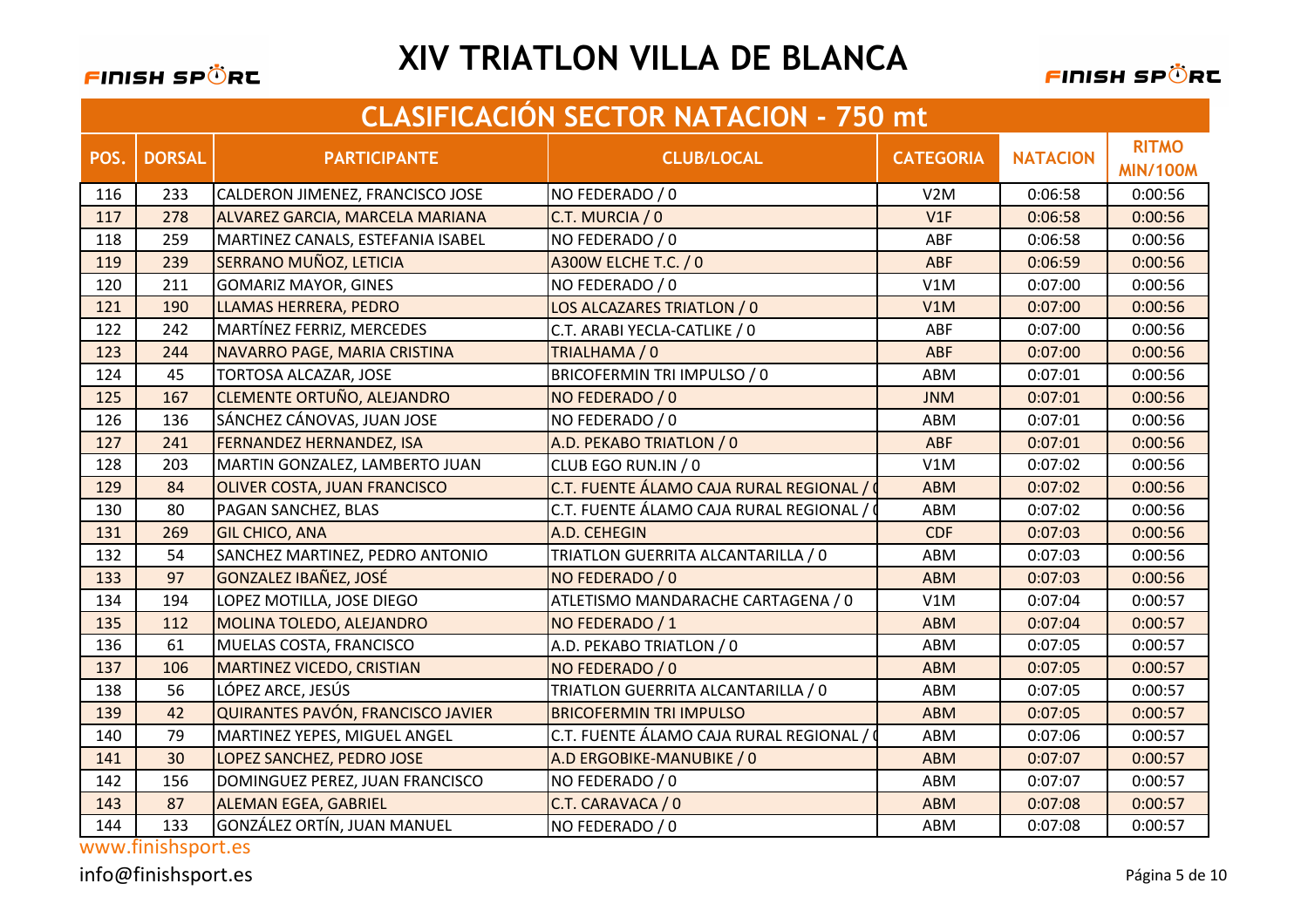#### FINISH SPÖRC

# **XIV TRIATLON VILLA DE BLANCA**

FINISH SPÖRC

|      | <b>CLASIFICACIÓN SECTOR NATACION - 750 mt</b> |                                     |                                         |                  |                 |                                 |  |
|------|-----------------------------------------------|-------------------------------------|-----------------------------------------|------------------|-----------------|---------------------------------|--|
| POS. | <b>DORSAL</b>                                 | <b>PARTICIPANTE</b>                 | <b>CLUB/LOCAL</b>                       | <b>CATEGORIA</b> | <b>NATACION</b> | <b>RITMO</b><br><b>MIN/100M</b> |  |
| 145  | 209                                           | <b>FERNANDEZ RODRIGUEZ, LUIS</b>    | NO FEDERADO / 1                         | V1M              | 0:07:08         | 0:00:57                         |  |
| 146  | 41                                            | GONZÁLEZ SÁNCHEZ, MATÍAS            | BRICOFERMIN TRI IMPULSO / 0             | ABM              | 0:07:09         | 0:00:57                         |  |
| 147  | 132                                           | <b>VARGAS MONTES, DAMIAN</b>        | NO FEDERADO / 0                         | <b>ABM</b>       | 0:07:09         | 0:00:57                         |  |
| 148  | 176                                           | <b>GARCIA CHUMILLAS, SERGIO</b>     | NO FEDERADO / 0                         | SUB23M           | 0:07:09         | 0:00:57                         |  |
| 149  | 119                                           | PEREZ CALLADO, JOSE ANTONIO         | NO FEDERADO / 0                         | <b>ABM</b>       | 0:07:09         | 0:00:57                         |  |
| 150  | 265                                           | MARTÍNEZ MORELL, GRACIA             | NO FEDERADO / 0                         | ABF              | 0:07:09         | 0:00:57                         |  |
| 151  | 109                                           | SALMERÓN MORCILLO, PASCUAL          | NO FEDERADO / 0                         | <b>ABM</b>       | 0:07:11         | 0:00:57                         |  |
| 152  | 34                                            | PUCHE SAEZ, BRAULIO                 | A.D ERGOBIKE-MANUBIKE / 0               | ABM              | 0:07:11         | 0:00:57                         |  |
| 153  | 181                                           | LALSING, PIERRE                     | C.A.T. HORADADA / 0                     | V1M              | 0:07:12         | 0:00:58                         |  |
| 154  | 131                                           | RODRIGUEZ YEPES, ANTONIO            | NO FEDERADO / 1                         | ABM              | 0:07:12         | 0:00:58                         |  |
| 155  | 281                                           | LOZANO BLASCO, YOLANDA              | NO FEDERADO / 0                         | V1F              | 0:07:13         | 0:00:58                         |  |
| 156  | 82                                            | VALERO CONESA, PABLO                | C.T. FUENTE ÁLAMO CAJA RURAL REGIONAL / | ABM              | 0:07:14         | 0:00:58                         |  |
| 157  | 21                                            | <b>AZNAR ESCLAPEZ, FRANCISCO</b>    | CLUB ILICITANO TRIATLÓN / 0             | <b>ABM</b>       | 0:07:14         | 0:00:58                         |  |
| 158  | 199                                           | <b>ESPADAS ORTIGAS, PEDRO</b>       | TRIALHAMA / 0                           | V1M              | 0:07:15         | 0:00:58                         |  |
| 159  | 153                                           | <b>GOMEZ MARTINEZ, ALBERTO</b>      | <b>INDEPENDIENTE / 0</b>                | <b>ABM</b>       | 0:07:15         | 0:00:58                         |  |
| 160  | 182                                           | LUCAS ALBEROLA, JAVIER              | TRIELX / 0                              | V1M              | 0:07:15         | 0:00:58                         |  |
| 161  | 92                                            | <b>FERNANDEZ RAMIREZ, JUAN JOSE</b> | <b>C.T. ALMERIA</b>                     | <b>ABM</b>       | 0:07:15         | 0:00:58                         |  |
| 162  | 256                                           | PALACIN NUÑEZ, GUADA                | NO FEDERADO / 0                         | ABF              | 0:07:16         | 0:00:58                         |  |
| 163  | 65                                            | MONTESINOS HERNANDEZ, VICTORIANO    | LOS ALCAZARES TRIATLON / 0              | <b>ABM</b>       | 0:07:17         | 0:00:58                         |  |
| 164  | 51                                            | MOLINA CASCALES, DIEGO              | CLUB TRIATLON ARCHENA / 0               | ABM              | 0:07:17         | 0:00:58                         |  |
| 165  | 178                                           | MELGAREJO GARCÍA, JAVIER            | NO FEDERADO / 0                         | SUB23M           | 0:07:18         | 0:00:58                         |  |
| 166  | 189                                           | PALLARDÓ DEL VAL, FRANCISCO JAVIER  | CLUB ATLETISMO LA MANGA / 0             | V1M              | 0:07:18         | 0:00:58                         |  |
| 167  | 139                                           | JOVER MOLINA, FERNANDO JOSÉ         | NO FEDERADO / 1                         | <b>ABM</b>       | 0:07:19         | 0:00:59                         |  |
| 168  | 72                                            | SANCHEZ GARCIA, FELIX               | C.D. TADER MOLINA / 0                   | ABM              | 0:07:20         | 0:00:59                         |  |
| 169  | 219                                           | <b>YUSTE, JOSE VICENTE</b>          | NO FEDERADO / 1                         | V1M              | 0:07:20         | 0:00:59                         |  |
| 170  | 43                                            | CHAVELA MARQUEZ, Mª CARMEN          | NO FEDERADO / 0                         | V1F              | 0:07:20         | 0:00:59                         |  |
| 171  | 258                                           | MONTERO VERDU, RAQUEL               | NO FEDERADO / 0                         | ABF              | 0:07:20         | 0:00:59                         |  |
| 172  | 81                                            | NAVARRO GARCIA, FRANCISCO JAVIER    | C.T. FUENTE ÁLAMO CAJA RURAL REGIONAL / | ABM              | 0:07:21         | 0:00:59                         |  |
| 173  | 38                                            | <b>GARCIA ESPINOSA, SERGIO</b>      | <b>BRICOFERMIN TRI IMPULSO / 0</b>      | <b>ABM</b>       | 0:07:21         | 0:00:59                         |  |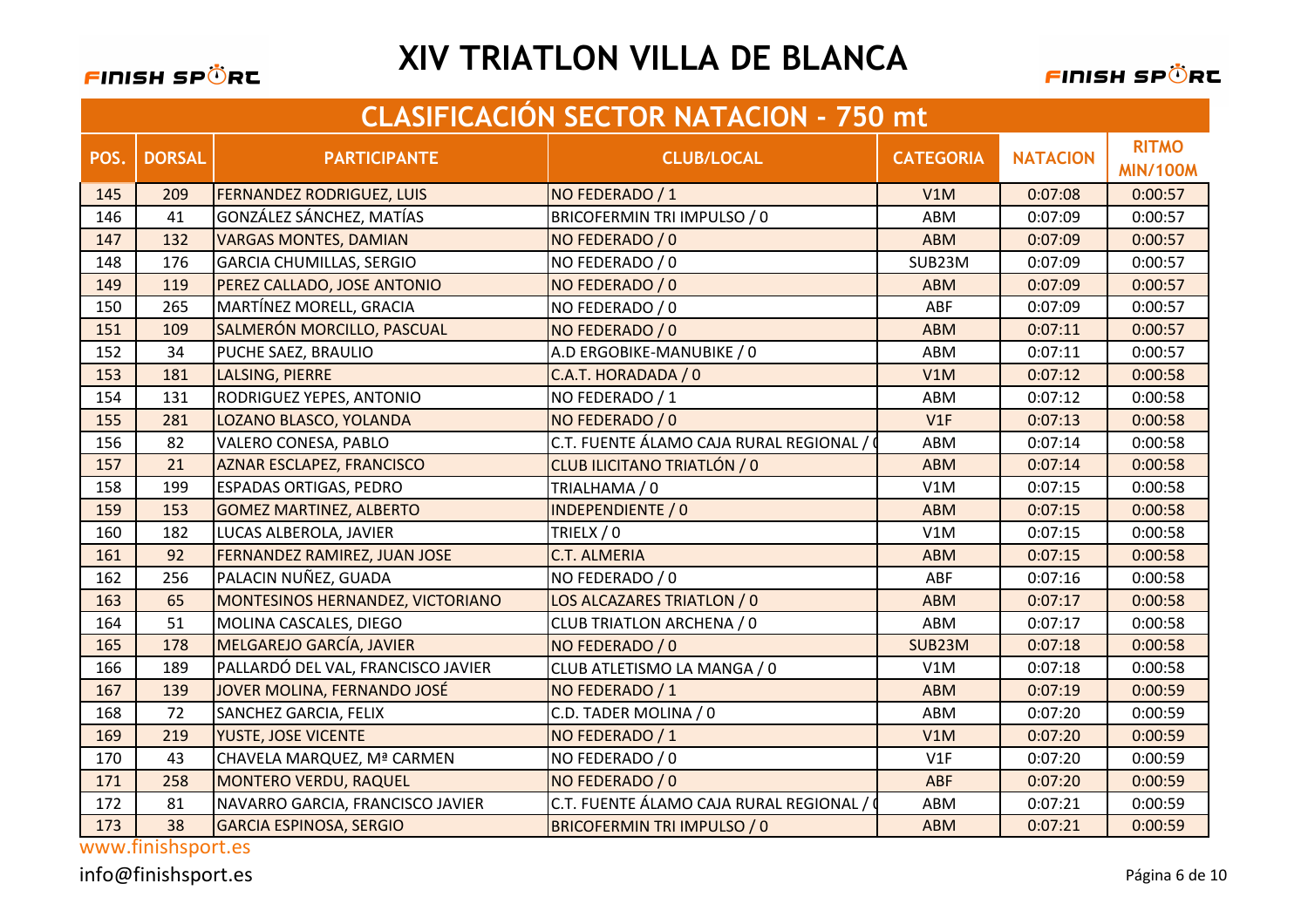

FINISH SPÖRC

|      | <b>CLASIFICACIÓN SECTOR NATACIÓN - 750 mt</b> |                                          |                                        |                  |                 |                                 |  |
|------|-----------------------------------------------|------------------------------------------|----------------------------------------|------------------|-----------------|---------------------------------|--|
| POS. | <b>DORSAL</b>                                 | <b>PARTICIPANTE</b>                      | <b>CLUB/LOCAL</b>                      | <b>CATEGORIA</b> | <b>NATACION</b> | <b>RITMO</b><br><b>MIN/100M</b> |  |
| 174  | 28                                            | <b>BALLESTEROS GARCIA, IGNACIO JOSE</b>  | A.D ERGOBIKE-MANUBIKE / 0              | ABM              | 0:07:22         | 0:00:59                         |  |
| 175  | 18                                            | <b>CARRION BENEITO, SERGIO</b>           | TRIELX / 0                             | <b>ABM</b>       | 0:07:22         | 0:00:59                         |  |
| 176  | 224                                           | MANRESA FERRANDEZ, RAFAEL                | CLUB ATLETISMO GRUMOCS / 0             | V2M              | 0:07:23         | 0:00:59                         |  |
| 177  | 177                                           | PAGÁN SÁNCHEZ, JOSE                      | NO FEDERADO / 0                        | SUB23M           | 0:07:23         | 0:00:59                         |  |
| 178  | 88                                            | <b>MARTINEZ VIVANCOS, MIGUEL</b>         | <b>CLUB TRIATLON AGUILAS</b>           | ABM              | 0:07:23         | 0:00:59                         |  |
| 179  | 17                                            | LOPEZ CAMPOS, JOSE ANTONIO               | TRIELX / 0                             | <b>ABM</b>       | 0:07:24         | 0:00:59                         |  |
| 180  | 200                                           | RAMIREZ LAJARIN, FELIPE JAVIER           | <b>CLUB TRIATLON AGUILAS / 0</b>       | V1M              | 0:07:24         | 0:00:59                         |  |
| 181  | 120                                           | OÑATE PÉREZ, ALBERTO                     | NO FEDERADO / 0                        | <b>ABM</b>       | 0:07:24         | 0:00:59                         |  |
| 182  | 107                                           | MARCO MARTINEZ, RODRIGO                  | <b>NO FEDERADO</b>                     | ABM              | 0:07:24         | 0:00:59                         |  |
| 183  | 229                                           | <b>MARTÍNEZ SÁNCHEZ, DIEGO FRANCISCO</b> | TRIALHAMA / 0                          | V2M              | 0:07:25         | 0:00:59                         |  |
| 184  | 99                                            | ROS ALCARAZ, ANTONIO JOSE                | NO FEDERADO / 0                        | ABM              | 0:07:25         | 0:00:59                         |  |
| 185  | 257                                           | LEMESHAVA, ALINA                         | NO FEDERADO / 0                        | <b>ABF</b>       | 0:07:25         | 0:00:59                         |  |
| 186  | 152                                           | MARTÍNEZ CONTADOR, DANIEL                | NO FEDERADO / 0                        | ABM              | 0:07:26         | 0:00:59                         |  |
| 187  | 31                                            | <b>EGEA SERNA, EMILIO</b>                | A.D ERGOBIKE-MANUBIKE / 0              | <b>ABM</b>       | 0:07:26         | 0:00:59                         |  |
| 188  | 204                                           | GALVEZ GARCÍA, JUAN CARLOS               | CLUB EGO RUN.IN / 0                    | V1M              | 0:07:27         | 0:01:00                         |  |
| 189  | 93                                            | <b>MORALES MARTINEZ, SERGIO</b>          | NO FEDERADO / 0                        | <b>ABM</b>       | 0:07:27         | 0:01:00                         |  |
| 190  | 74                                            | LOPEZ BONACHE, ADRIAN                    | TRIALHAMA / 0                          | ABM              | 0:07:29         | 0:01:00                         |  |
| 191  | 277                                           | <b>VILLAESCUSA SORIANO, MARIA CARMEN</b> | C.T. TRAGAMILLAS-CICLOS VICEA-MERCALUZ | V1F              | 0:07:29         | 0:01:00                         |  |
| 192  | 96                                            | Marín Cánovas, Alberto                   | NO FEDERADO / 0                        | ABM              | 0:07:30         | 0:01:00                         |  |
| 193  | 235                                           | <b>RUIZ LOPEZ, JOSE</b>                  | DISANLUZ A.D. ELIOCROCA TRIATLÓN / 0   | V <sub>3</sub> M | 0:07:30         | 0:01:00                         |  |
| 194  | 261                                           | GIL MUÑOZ, BELEN                         | NO FEDERADO / 1                        | ABF              | 0:07:30         | 0:01:00                         |  |
| 195  | 64                                            | <b>MARTINEZ CANILLAS, JOSE MARIA</b>     | LOS ALCAZARES TRIATLON / 0             | <b>ABM</b>       | 0:07:31         | 0:01:00                         |  |
| 196  | 223                                           | LUCAS MINÑANO, ROBERTO                   | NO FEDERADO / 0                        | V1M              | 0:07:31         | 0:01:00                         |  |
| 197  | 143                                           | <b>ANGOSTO TOMÁS, JOSÉ</b>               | NO FEDERADO / 0                        | <b>ABM</b>       | 0:07:31         | 0:01:00                         |  |
| 198  | 170                                           | <b>SOLER GAMBIN, JESUS</b>               | <b>CLUB TRIATLON ARCHENA / 0</b>       | SUB23M           | 0:07:32         | 0:01:00                         |  |
| 199  | 48                                            | ORTIZ RUIZ, ALEJANDRO                    | NO FEDERADO / 0                        | <b>ABM</b>       | 0:07:32         | 0:01:00                         |  |
| 200  | 185                                           | PEREZ JEREZ, MIGUEL ANGEL                | A300W ELCHE T.C. / 0                   | V1M              | 0:07:32         | 0:01:00                         |  |
| 201  | 255                                           | <b>STILES GONZALEZ, REBECA</b>           | NO FEDERADO / 1                        | ABF              | 0:07:32         | 0:01:00                         |  |
| 202  | 128                                           | LORENTE INIESTA, GABRIEL                 | NO FEDERADO / 0                        | ABM              | 0:07:33         | 0:01:00                         |  |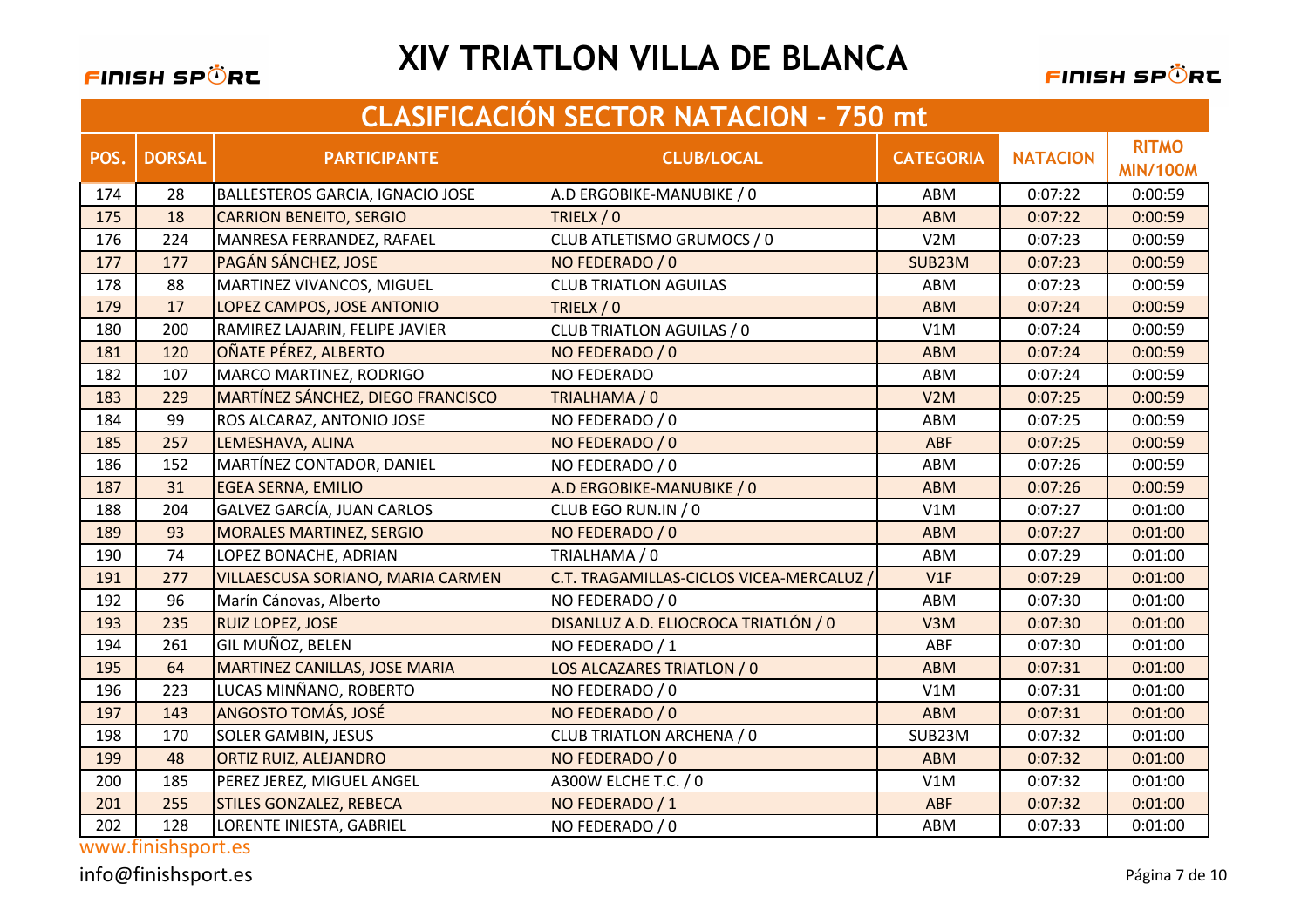

FINISH SPÖRE

|      | <b>CLASIFICACIÓN SECTOR NATACION - 750 mt</b> |                                     |                                    |                  |                 |                                 |  |
|------|-----------------------------------------------|-------------------------------------|------------------------------------|------------------|-----------------|---------------------------------|--|
| POS. | <b>DORSAL</b>                                 | <b>PARTICIPANTE</b>                 | <b>CLUB/LOCAL</b>                  | <b>CATEGORIA</b> | <b>NATACION</b> | <b>RITMO</b><br><b>MIN/100M</b> |  |
| 203  | 16                                            | <b>TORA ANTON, IVAN</b>             | TRIELX / 0                         | <b>ABM</b>       | 0:07:33         | 0:01:00                         |  |
| 204  | 127                                           | PARRA GONZALEZ, VICENTE             | NO FEDERADO / 0                    | ABM              | 0:07:34         | 0:01:01                         |  |
| 205  | 238                                           | <b>HURTADO MORA, RAQUEL</b>         | A300W ELCHE T.C.                   | ABF              | 0:07:35         | 0:01:01                         |  |
| 206  | 141                                           | MARTINEZ SAEZ, LUIS LORENZO         | NO FEDERADO / 0                    | ABM              | 0:07:35         | 0:01:01                         |  |
| 207  | 125                                           | RUIZ ROBLES, JOSÉ ANTONIO           | NO FEDERADO / 0                    | <b>ABM</b>       | 0:07:35         | 0:01:01                         |  |
| 208  | 193                                           | <b>RUIZ RUBIO, JOSE LUIS</b>        | ATLETISMO MANDARACHE CARTAGENA / 0 | V1M              | 0:07:37         | 0:01:01                         |  |
| 209  | 201                                           | <b>CRUZ VILLEGAS, CARMELO</b>       | C.D. ESPARTANOS DEL ALQUIAN / 0    | V1M              | 0:07:38         | 0:01:01                         |  |
| 210  | 55                                            | PEÑALVER BALLESTEROS, JOSE DAVID    | TRIATLON GUERRITA ALCANTARILLA / 0 | ABM              | 0:07:39         | 0:01:01                         |  |
| 211  | 248                                           | SARABIA BELCHI, MARIA TERESA        | C.T. MURCIA / 0                    | <b>ABF</b>       | 0:07:39         | 0:01:01                         |  |
| 212  | 210                                           | PARRAGA LOPEZ, JOAQUIN              | NO FEDERADO / 0                    | V1M              | 0:07:40         | 0:01:01                         |  |
| 213  | 19                                            | <b>MARTINEZ PASTOR, CESAR</b>       | CLÍNICA GIOIA TRIATLÓN CDTP / 0    | <b>ABM</b>       | 0:07:40         | 0:01:01                         |  |
| 214  | 101                                           | MARTINEZ MARTINEZ, DANIEL           | NO FEDERADO / 0                    | ABM              | 0:07:41         | 0:01:01                         |  |
| 215  | 25                                            | <b>HERNANDEZ GARCIA, CARLOS</b>     | ALMA TRAIL / 0                     | <b>ABM</b>       | 0:07:42         | 0:01:02                         |  |
| 216  | 191                                           | <b>ESCUSA MARTINEZ, MANUEL</b>      | ATLETISMO MANDARACHE CARTAGENA / 0 | V1M              | 0:07:42         | 0:01:02                         |  |
| 217  | 69                                            | <b>GARCIA BAUTISTA, PEDRO MARIA</b> | ATLETISMO MANDARACHE CARTAGENA     | <b>ABM</b>       | 0:07:42         | 0:01:02                         |  |
| 218  | 188                                           | LOPEZ VIZCAINO, JESUS GASPAR        | A.D ERGOBIKE-MANUBIKE / 0          | V1M              | 0:07:43         | 0:01:02                         |  |
| 219  | 245                                           | <b>ABRISQUETA VILLENA, ISABEL</b>   | C.T. MURCIA / 0                    | <b>ABF</b>       | 0:07:43         | 0:01:02                         |  |
| 220  | 195                                           | JIMENEZ GONZALEZ, OSCAR             | ATLETISMO MANDARACHE CARTAGENA / 0 | V1M              | 0:07:44         | 0:01:02                         |  |
| 221  | 207                                           | <b>JAÉN LOPEZ, EMILIO JAVIER</b>    | NO FEDERADO / 0                    | V1M              | 0:07:44         | 0:01:02                         |  |
| 222  | 118                                           | ZAMORA MARÍN, JOSE ANGEL            | NO FEDERADO / 0                    | ABM              | 0:07:44         | 0:01:02                         |  |
| 223  | 263                                           | <b>SEMPERE FERRANDEZ, ANA</b>       | NO FEDERADO / 0                    | <b>ABF</b>       | 0:07:44         | 0:01:02                         |  |
| 224  | 264                                           | <b>BRANDT SCHULTZ, MARIE</b>        | NO FEDERADO / 0                    | ABF              | 0:07:46         | 0:01:02                         |  |
| 225  | 225                                           | <b>BAEZA NAVARRO, MANUEL</b>        | <b>CLUB TRIATLON BAEZA / 0</b>     | V2M              | 0:07:47         | 0:01:02                         |  |
| 226  | 50                                            | PALAZON GONZALVEZ, DANIEL           | CLUB TRIATLON ARCHENA / 0          | ABM              | 0:07:48         | 0:01:02                         |  |
| 227  | 198                                           | GIMÉNEZ ALMAGRO, PEDRO JOSÉ         | TRIALHAMA / 0                      | V1M              | 0:07:48         | 0:01:02                         |  |
| 228  | 115                                           | SANCHEZ HERNANDEZ, ANTONIO          | NO FEDERADO / 0                    | ABM              | 0:07:49         | 0:01:03                         |  |
| 229  | 147                                           | <b>ARMERO PAREDES, BIBIANO</b>      | NO FEDERADO / 0                    | <b>ABM</b>       | 0:07:49         | 0:01:03                         |  |
| 230  | 57                                            | MOLERO LOPEZ, JOSE CARLOS           | TRIATLON GUERRITA ALCANTARILLA / 0 | ABM              | 0:07:50         | 0:01:03                         |  |
| 231  | 95                                            | <b>FERNANDEZ DEL OLMO, MANUEL</b>   | <b>NO FEDERADO</b>                 | <b>ABM</b>       | 0:07:50         | 0:01:03                         |  |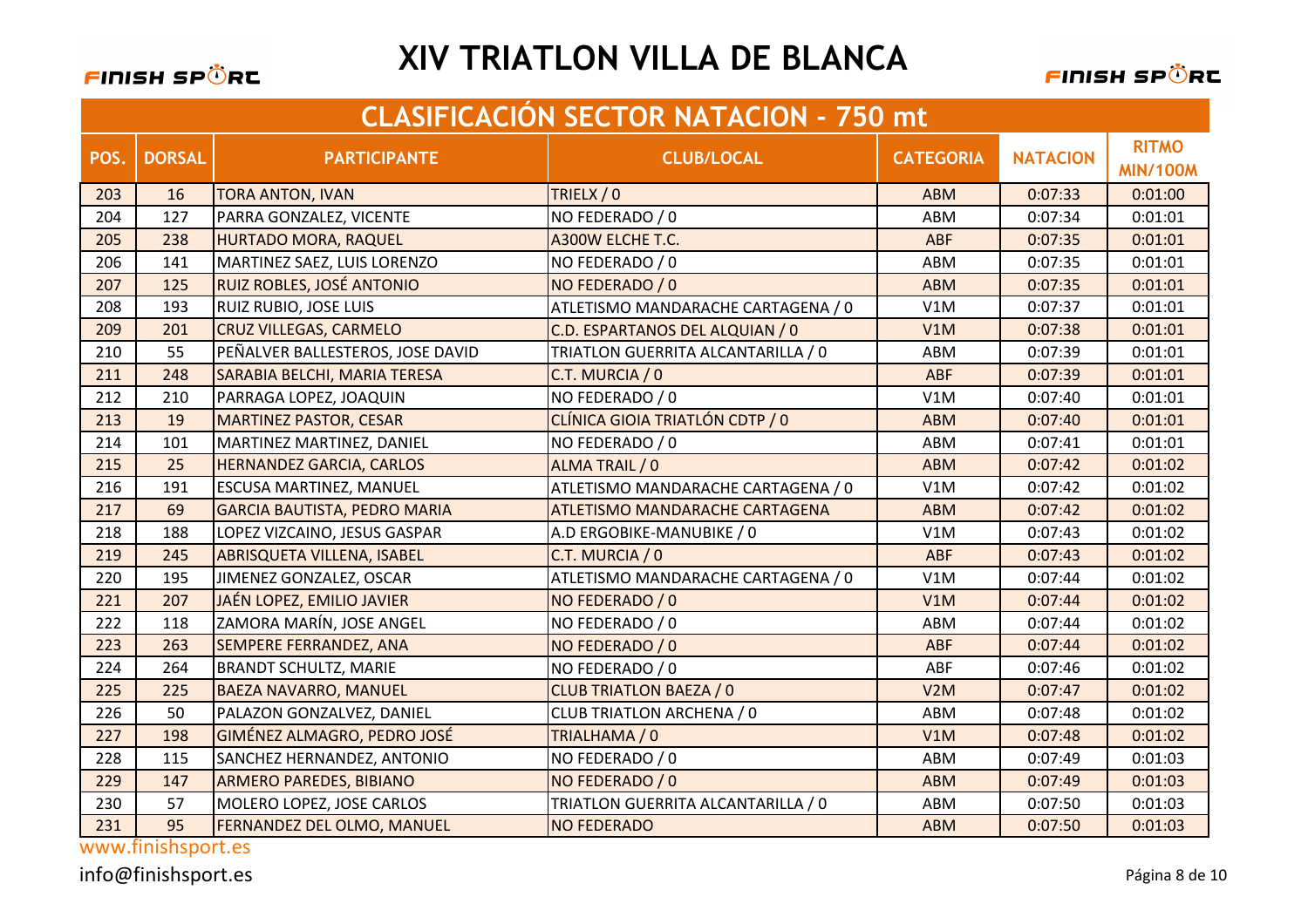#### FINISH SPÖRC

# **XIV TRIATLON VILLA DE BLANCA**

FINISH SPÖRC

|      | <b>CLASIFICACIÓN SECTOR NATACION - 750 mt</b> |                                    |                                         |                  |                 |                                 |  |  |
|------|-----------------------------------------------|------------------------------------|-----------------------------------------|------------------|-----------------|---------------------------------|--|--|
| POS. | <b>DORSAL</b>                                 | <b>PARTICIPANTE</b>                | <b>CLUB/LOCAL</b>                       | <b>CATEGORIA</b> | <b>NATACION</b> | <b>RITMO</b><br><b>MIN/100M</b> |  |  |
| 232  | 192                                           | <b>BARCELO TUDELA, EUGENIO</b>     | ATLETISMO MANDARACHE CARTAGENA / 0      | V1M              | 0:07:51         | 0:01:03                         |  |  |
| 233  | 114                                           | RUIZ MONDÉJAR, JESÚS               | NO FEDERADO / 0                         | <b>ABM</b>       | 0:07:52         | 0:01:03                         |  |  |
| 234  | 98                                            | AVIA OÑATE, RAUL                   | NO FEDERADO / 0                         | ABM              | 0:07:52         | 0:01:03                         |  |  |
| 235  | 117                                           | <b>CABAS SÁNCHEZ, TOMAS</b>        | NO FEDERADO / 0                         | <b>ABM</b>       | 0:07:53         | 0:01:03                         |  |  |
| 236  | 208                                           | Garcia Doroteo, Hilario            | NO FEDERADO / 0                         | V1M              | 0:07:54         | 0:01:03                         |  |  |
| 237  | 73                                            | <b>VELASCO CANOVAS, JOSE</b>       | TRIALHAMA / 0                           | <b>ABM</b>       | 0:07:56         | 0:01:03                         |  |  |
| 238  | 100                                           | <b>GIL PAGAN, JOSE ANTONIO</b>     | NO FEDERADO / 0                         | ABM              | 0:07:57         | 0:01:04                         |  |  |
| 239  | 137                                           | <b>MANCEBO PEREZ, ANTONIO RAUL</b> | NO FEDERADO / 0                         | <b>ABM</b>       | 0:07:58         | 0:01:04                         |  |  |
| 240  | 121                                           | PEREZ SALCEDO, ANGEL               | NO FEDERADO / 0                         | ABM              | 0:07:59         | 0:01:04                         |  |  |
| 241  | 155                                           | <b>SANCHEZ SAURA, ANTONIO</b>      | NO FEDERADO / 0                         | <b>ABM</b>       | 0:08:00         | 0:01:04                         |  |  |
| 242  | 202                                           | MARTINEZ LÓPEZ, FRANCISCO DAVID    | CLUB EGO RUN.IN / 0                     | V1M              | 0:08:01         | 0:01:04                         |  |  |
| 243  | 186                                           | <b>LORCA BOEDO, ANDRES</b>         | C.C.ALMORADI SECC. TRIATLON / 0         | V1M              | 0:08:01         | 0:01:04                         |  |  |
| 244  | 39                                            | GONZÁLEZ DE PAZ, BERNARDO          | BRICOFERMIN TRI IMPULSO / 0             | ABM              | 0:08:02         | 0:01:04                         |  |  |
| 245  | 35                                            | <b>ESCOBAR INIESTA, JOSE MARIA</b> | A.D ERGOBIKE-MANUBIKE / 0               | <b>ABM</b>       | 0:08:02         | 0:01:04                         |  |  |
| 246  | 90                                            | GALINDO OÑA, OSCAR                 | C.D. ESPARTANOS DEL ALQUIAN / 0         | ABM              | 0:08:04         | 0:01:05                         |  |  |
| 247  | 282                                           | <b>GAFFNEY, KATHERINE</b>          | NO FEDERADO / 0                         | V1F              | 0:08:04         | 0:01:05                         |  |  |
| 248  | 151                                           | LUCAS LUCAS, JUAN ALBERTO          | NO FEDERADO / 0                         | ABM              | 0:08:05         | 0:01:05                         |  |  |
| 249  | 234                                           | <b>GIMENEZ MENDOZA, GINES</b>      | C.T. FUENTE ÁLAMO CAJA RURAL REGIONAL / | V3M              | 0:08:06         | 0:01:05                         |  |  |
| 250  | 66                                            | APARICIO FERNANDEZ, JOSE           | LOS ALCAZARES TRIATLON / 0              | ABM              | 0:08:07         | 0:01:05                         |  |  |
| 251  | 124                                           | LÓPEZ UCEDA, ÁLVARO                | NO FEDERADO / 0                         | <b>ABM</b>       | 0:08:08         | 0:01:05                         |  |  |
| 252  | 215                                           | SANCHEZ COSTA, RAMON               | NO FEDERADO / 0                         | V1M              | 0:08:09         | 0:01:05                         |  |  |
| 253  | 104                                           | PÉREZ GARRIDO, ÁNGEL MANUEL        | <b>NO FEDERADO</b>                      | <b>ABM</b>       | 0:08:09         | 0:01:05                         |  |  |
| 254  | 122                                           | <b>GIL CABALLERO, JOSE</b>         | NO FEDERADO / 1                         | ABM              | 0:08:11         | 0:01:05                         |  |  |
| 255  | 222                                           | MORENO GÓMEZ, JOSE                 | NO FEDERADO / 0                         | V1M              | 0:08:14         | 0:01:06                         |  |  |
| 256  | 226                                           | <b>ORTIZ RODRIGUEZ, DIEGO</b>      | TRIELX / 0                              | V2M              | 0:08:14         | 0:01:06                         |  |  |
| 257  | 145                                           | <b>BASTIDA GONZALEZ, DARIO</b>     | NO FEDERADO / 1                         | <b>ABM</b>       | 0:08:15         | 0:01:06                         |  |  |
| 258  | 142                                           | PÉREZ CABRERA, VÍCTOR MANUEL       | NO FEDERADO / 0                         | ABM              | 0:08:17         | 0:01:06                         |  |  |
| 259  | 218                                           | GONZÁLEZ MARTÍNEZ, ANTONIO IGNACIO | NO FEDERADO / 0                         | V1M              | 0:08:18         | 0:01:06                         |  |  |
| 260  | 102                                           | Sanchez buendia, Santos            | NO FEDERADO / 0                         | ABM              | 0:08:21         | 0:01:07                         |  |  |